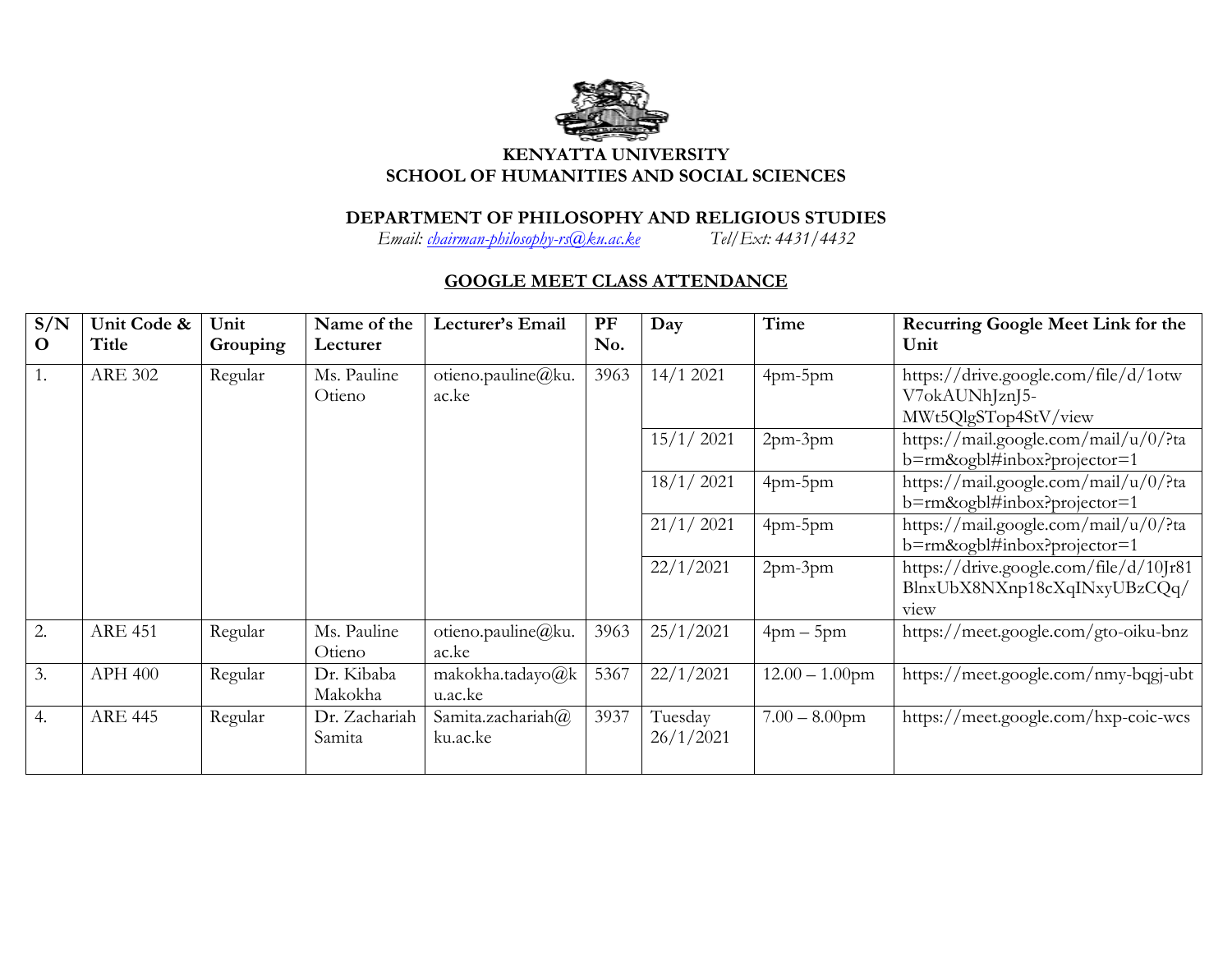| 4. | ARE 320:<br>Islam in East<br>Africa             | Regular                              | Dr. Margaret<br>Gecaga | gecaga.margaret@k<br>u.ac.ke | 3964                        | Thursday<br>14-01-2021<br>Thursday<br>$21 - 01 - 2021$ ,<br>Monday | $2.00 - 3.00$ pm<br>$2.00 - 3.00$ pm<br>$4.00 - 5.00$ pm | https://drive.google.com/file/d/1xJI48<br>wYwnpyT-<br>8TEqEIpg2aAHzhNvIMc/view<br>https://drive.google.com/file/d/1z2w9<br>hhcGPyKld9yvCuUp7e1ooklyIFun/vie<br>$\underline{\mathbf{W}}$<br>https://drive.google.com/file/d/1qAdJ<br>jJgYwSMcS4xziDhp0kRlyZVUJ_pH/vi<br>$\underline{ew}$ |
|----|-------------------------------------------------|--------------------------------------|------------------------|------------------------------|-----------------------------|--------------------------------------------------------------------|----------------------------------------------------------|-----------------------------------------------------------------------------------------------------------------------------------------------------------------------------------------------------------------------------------------------------------------------------------------|
| 5. | <b>UCU 112:</b><br>Creativity and<br>Innovation | Humanities<br>and Social<br>Sciences | Mr. John<br>Nzioka     | nzioka.john@ku.ac.<br>ke     | $\ensuremath{\mathrm{EPT}}$ | Tuesday                                                            | $8.00 - 9.00$ am                                         | Link: https://meet.google.com/qqv-<br>trau-cfi<br>Livestream Link:<br>https://stream.meet.google.com/strea<br>m/219ef1e1-60ee-4cb2-999a-<br>2c63c061795e                                                                                                                                |
|    |                                                 |                                      |                        |                              |                             | Wednesday                                                          | $1.00 - 2.00$ am                                         | Link: https://meet.google.com/ugx-<br>iizr-bmi<br>Livestream Link:<br>https://stream.meet.google.com/strea<br>m/1953f79f-69b5-4825A-b44d-<br>622b4f2841ae                                                                                                                               |
|    | APH 200:<br>Symbolic                            | Regular                              | Dr. Jacob<br>Magero    | magero.jacob@ku.a<br>c.ke    | 6075                        | Monday,                                                            | 11.00 -12.00pm                                           | https://meet.google.com/mpa-csvb-<br>kve                                                                                                                                                                                                                                                |
|    | Logic                                           |                                      |                        |                              |                             | Tuesday                                                            | 12.00 -1.00pm                                            | https://meet.google.com/bnr-pxvz-eak                                                                                                                                                                                                                                                    |
|    |                                                 |                                      |                        |                              |                             | Friday                                                             | 11.00 -12.00pm                                           | https://meet.google.com/tge-izqz-zzs                                                                                                                                                                                                                                                    |
|    | APH 303:<br>Philosophical                       | Regular                              | Dr. Jacob<br>Magero    | magero.jacob@ku.a<br>c.ke    | 6075                        | Monday                                                             | $10.00 - 11.00$ am                                       | https://meet.google.com/qdc-agkt-tbp                                                                                                                                                                                                                                                    |
|    | Anthropology                                    |                                      |                        |                              |                             | Wednesday                                                          | 3.00 $-4.00$ pm                                          | https://meet.google.com/dcu-gifi-sie                                                                                                                                                                                                                                                    |
|    |                                                 |                                      |                        |                              |                             | Thursday                                                           | 6.00 -7.00 pm                                            | https://meet.google.com/aff-sjdx-xvy                                                                                                                                                                                                                                                    |
|    | APH 408:<br>Philosophy of<br>Law                | Regular                              | Dr. Jacob<br>Magero    | magero.jacob@ku.a<br>c.ke    | 6075                        | Wednesday                                                          | 4.00 $-5.00$ pm                                          | https://meet.google.com/mxh-efdx-tir                                                                                                                                                                                                                                                    |